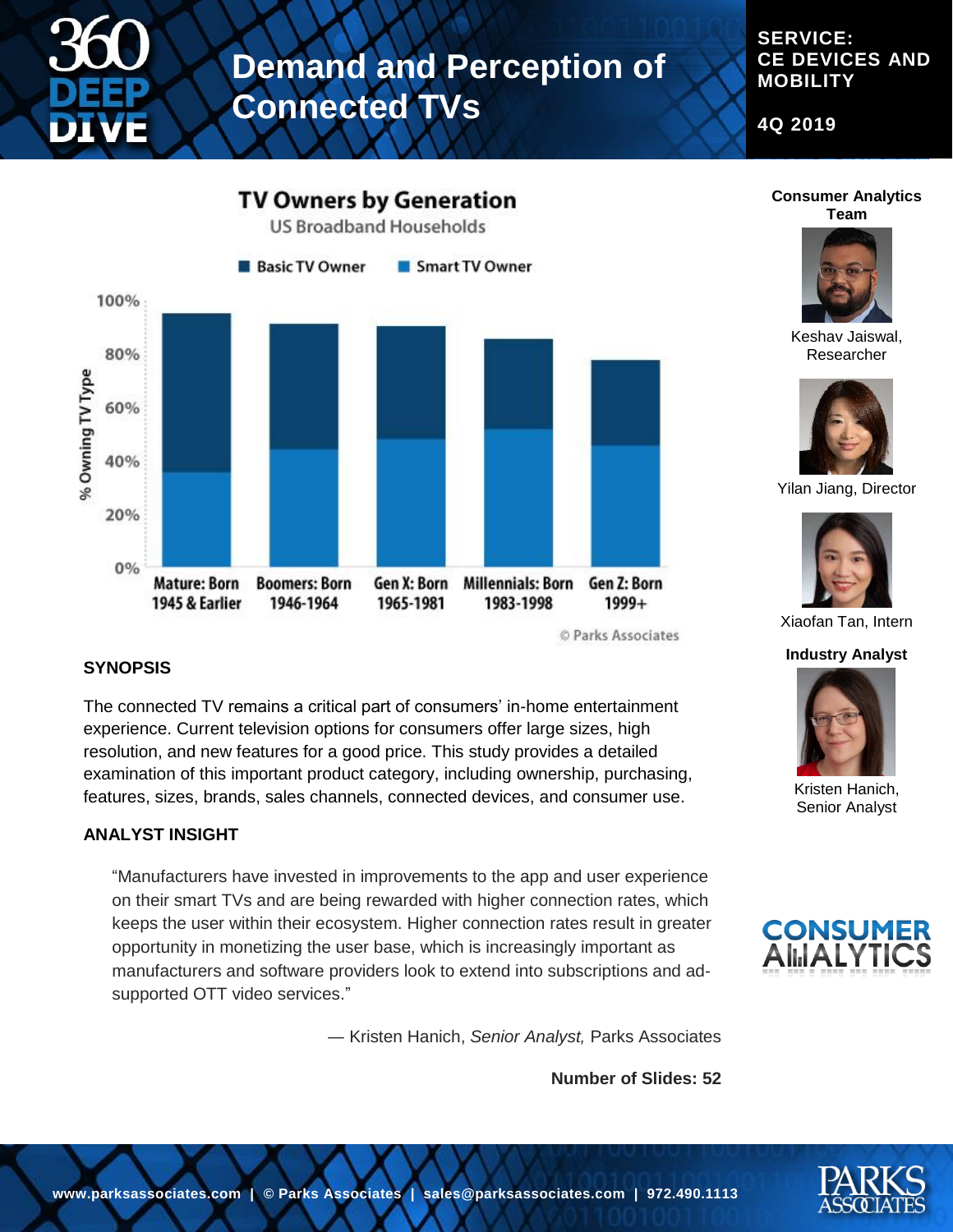

# **Demand and Perception of Connected TVs**

### **SERVICE: CE DEVICES AND MOBILITY**

**4Q 2019**

### **CONTENTS**

#### **Consumer Analytics: CE Devices & Mobility Track**

- Key Questions Answered
- Survey Methodology
- Defining Heads of Broadband Households
- Reading Parks Associates Charts

#### **Executive Summary**

- Industry Insight
- Key Findings and Market Impact

#### **TV and Streaming Product Ownership**

- Adoption of Streaming Entertainment Products (Q3/19)
- Adoption of Televisions (2014-2019)
- TV Owners by Generation (Q3/19)
- Favorite Leisure Time Activity by Generation (Q3/19)
- TV Owners by Household Income (Q3/19)
- TV Owners by Gender and Children at Home (Q3/19)
- Use of Televisions to Access Content (Q3/19)

#### **TV Purchase Behavior and Trends**

- TV Purchases vs. Smart TV Purchases (Q3/19)
- Type of Most Recent Purchased Smart TV (Q3/19)
- Screen Size of Most Recently Purchased TV (Q3/19)
- Screen Size of Recently Purchased TV by Type of TV (Q3/19)
- TV Buyers by Generation (Q3/19)
- TV Buyers by Gender and Children at Home (Q3/19)
- TV Buyers by Household Income (Q3/19)
- Brand of Smart TV Purchased in Last 12 Months (Q3/19)
- Features of Newly Purchased vs. Owned TV Sets (Q3 vs. Q1 2019)
- Important Purchase Consideration of Smart TVs (Q1/19)
- Features of Recently Purchased Televisions (Q3/19)
- Devices Connected to Recently Purchased Televisions (Q3/19)

#### **Most Used Connected Video Devices**

- Internet-Connected Device Used Most Often to Access Online Content (2018 - 2019)
- Top 5 Device Capabilities by Most Used Connected Video Device (Q3/19)
- Device Capabilities by Most Used Connected Video Device, Cont'd. (Q3/19)
- Weekly Use of Smart TV and Streaming Media Player Features (Q3/19)
- Hours Per Week Spent Consuming Content by Device (Q3/19)
- Hours Per Week Spent Consuming Content by Smart TV Type (Q3/19)
- Frequency of Accessing Online Content by Connected Video Device (Q3/19)
- Frequency of Connecting Device to Television (Q3/19)
- Frequency of Using Wireless Function to Connect Devices (Q3/19)
- Connection Rates for Video Streaming Devices (Q3/19)
- Video Game Use by Platform (Q3/19)
- Interest in Game Subscription Services (Q3/19)

#### **Appendix**